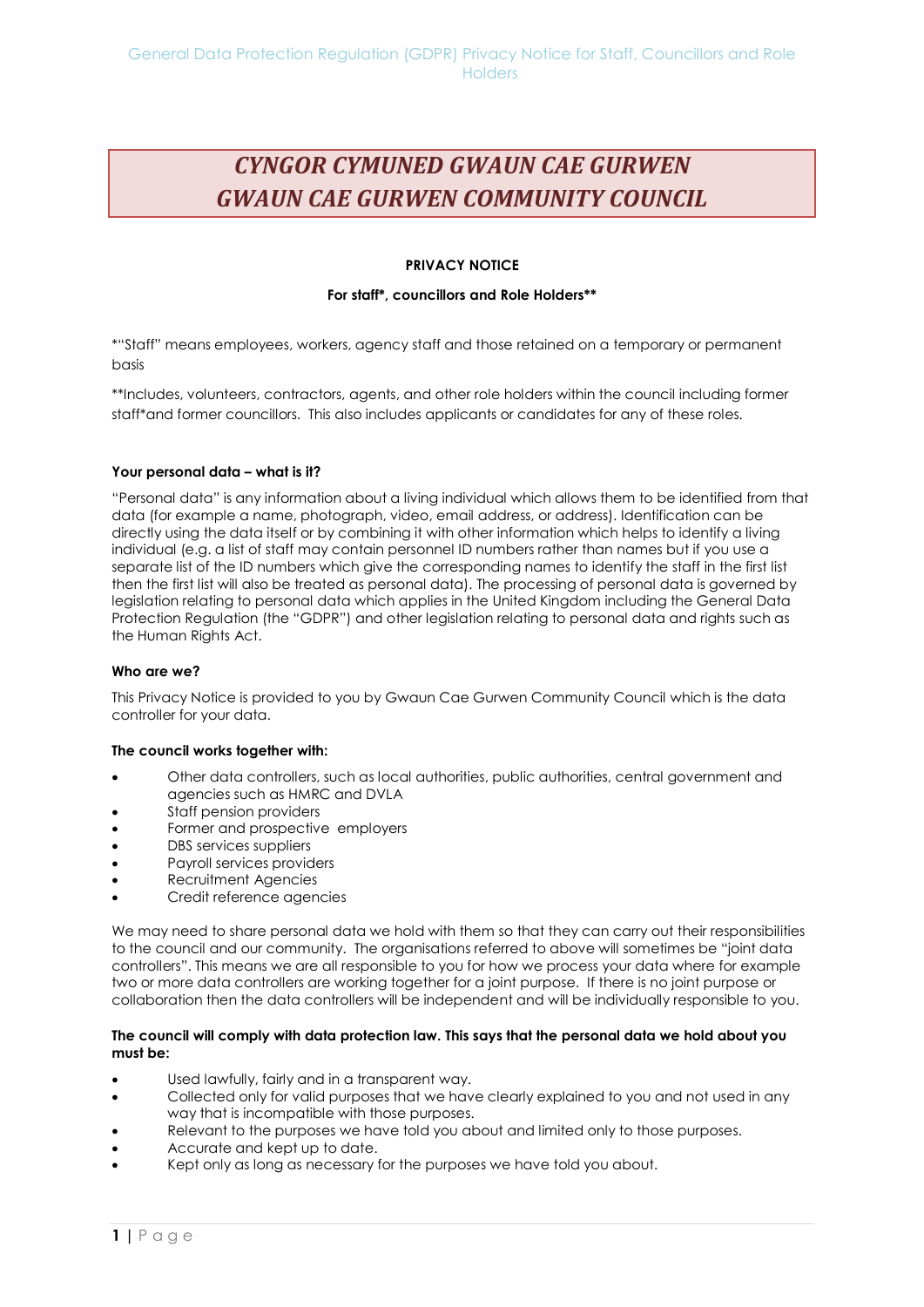# General Data Protection Regulation (GDPR) Privacy Notice for Staff, Councillors and Role **Holders**

 Kept and destroyed securely including ensuring that appropriate technical and security measures are in place to protect your personal data to protect personal data from loss, misuse, unauthorised access and disclosure.

## **What data do we process?**

- Names, titles, and aliases, photographs.
- Start date / leaving date
- Contact details such as telephone numbers, addresses, and email addresses.
- Where they are relevant to our legal obligations, or where you provide them to us, we may process information such as gender, age, date of birth, marital status, nationality, education/work history, academic/professional qualifications, employment details, hobbies, family composition, and dependants.
- Non-financial identifiers such as passport numbers, driving licence numbers, vehicle registration numbers, taxpayer identification numbers, staff identification numbers, tax reference codes, and national insurance numbers.
- Financial identifiers such as bank account numbers, payment card numbers, payment/transaction identifiers, policy numbers, and claim numbers.
- Financial information such as National Insurance number, pay and pay records, tax code, tax and benefits contributions, expenses claimed.
- Other operational personal data created, obtained, or otherwise processed in the course of carrying out our activities, including but not limited to, CCTV footage, recordings of telephone conversations, IP addresses and website visit histories, logs of visitors, and logs of accidents, injuries and insurance claims.
- Next of kin and emergency contact information
- Recruitment information (including copies of right to work documentation, references and other information included in a CV or cover letter or as part of the application process and referral source (e.g. agency, staff referral))
- Location of employment or workplace.
- Other staff data (not covered above) including; level, performance management information, languages and proficiency; licences/certificates, immigration status; employment status; information for disciplinary and grievance proceedings; and personal biographies.
- CCTV footage and other information obtained through electronic means such as swipecard records.
- Information about your use of our information and communications systems.

#### **We use your personal data for some or all of the following purposes: -**

Please note: We need all the categories of personal data in the list above primarily to allow us to perform our contract with you and to enable us to comply with legal obligations.

- Making a decision about your recruitment or appointment.
- Determining the terms on which you work for us.
- Checking you are legally entitled to work in the UK.
- Paying you and, if you are an employee, deducting tax and National Insurance contributions.
- Providing any contractual benefits to you
- Liaising with your pension provider.
- Administering the contract we have entered into with you.
- Management and planning, including accounting and auditing.
- Conducting performance reviews, managing performance and determining performance requirements.
- Making decisions about salary reviews and compensation.
- Assessing qualifications for a particular job or task, including decisions about promotions.
- Conducting grievance or disciplinary proceedings.
- Making decisions about your continued employment or engagement.
- Making arrangements for the termination of our working relationship.
- Education, training and development requirements.
- Dealing with legal disputes involving you, including accidents at work.
- Ascertaining your fitness to work.
- Managing sickness absence.
- Complying with health and safety obligations.
- To prevent fraud.
- To monitor your use of our information and communication systems to ensure compliance with our IT policies.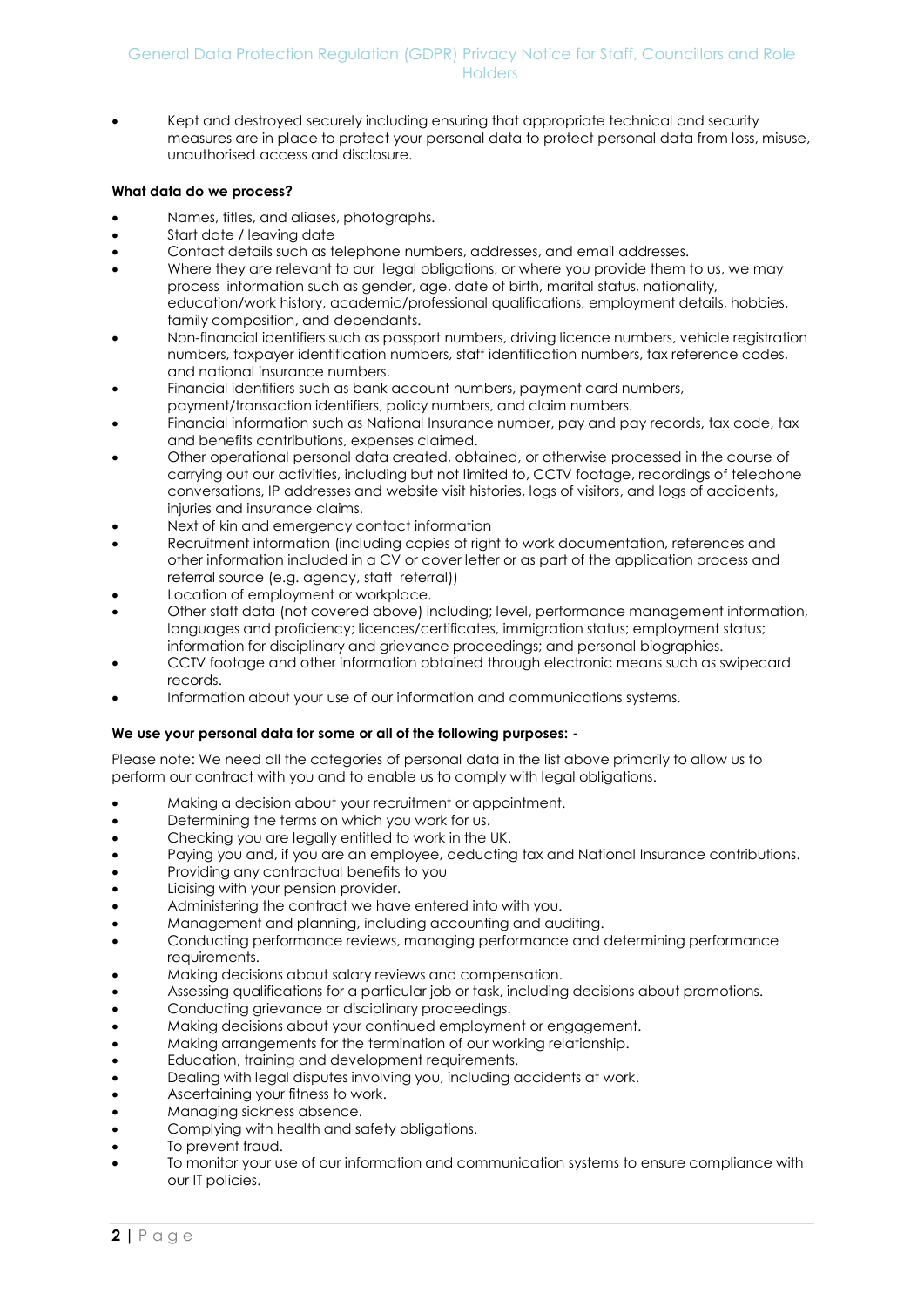# General Data Protection Regulation (GDPR) Privacy Notice for Staff, Councillors and Role **Holders**

- To ensure network and information security, including preventing unauthorised access to our computer and electronic communications systems and preventing malicious software distribution.
- To conduct data analytics studies to review and better understand employee retention and attrition rates.
- Equal opportunities monitoring.
- To undertake activity consistent with our statutory functions and powers including any delegated functions.
- To maintain our own accounts and records;
- To seek your views or comments;
- To process a job application;
- To administer councillors' interests
- To provide a reference.

Our processing may also include the use of CCTV systems for monitoring purposes.

Some of the above grounds for processing will overlap and there may be several grounds which justify our use of your personal data.

We will only use your personal data when the law allows us to. Most commonly, we will use your personal data in the following circumstances:

- Where we need to perform the contract we have entered into with you.
- Where we need to comply with a legal obligation.

We may also use your personal data in the following situations, which are likely to be rare:

- Where we need to protect your interests (or someone else's interests).
- Where it is needed in the public interest [or for official purposes].

#### **How we use sensitive personal data**

- We may process sensitive personal data relating to staff, councillors and role holders including, as appropriate:
	- information about your physical or mental health or condition in order to monitor sick leave and take decisions on your fitness for work;
	- your racial or ethnic origin or religious or similar information in order to monitor compliance with equal opportunities legislation;
	- in order to comply with legal requirements and obligations to third parties.
- These types of data are described in the GDPR as "Special categories of data" and require higher levels of protection. We need to have further justification for collecting, storing and using this type of personal data.
- We may process special categories of personal data in the following circumstances:
	- In limited circumstances, with your explicit written consent.
	- Where we need to carry out our legal obligations.
	- Where it is needed in the public interest, such as for equal opportunities monitoring or in relation to our pension scheme.
	- Where it is needed to assess your working capacity on health grounds, subject to appropriate confidentiality safeguards.
- Less commonly, we may process this type of personal data where it is needed in relation to legal claims or where it is needed to protect your interests (or someone else's interests) and you are not capable of giving your consent, or where you have already made the information public.

#### **Do we need your consent to process your sensitive personal data?**

- We do not need your consent if we use your sensitive personal data in accordance with our rights and obligations in the field of employment and social security law.
- In limited circumstances, we may approach you for your written consent to allow us to process certain sensitive personal data. If we do so, we will provide you with full details of the personal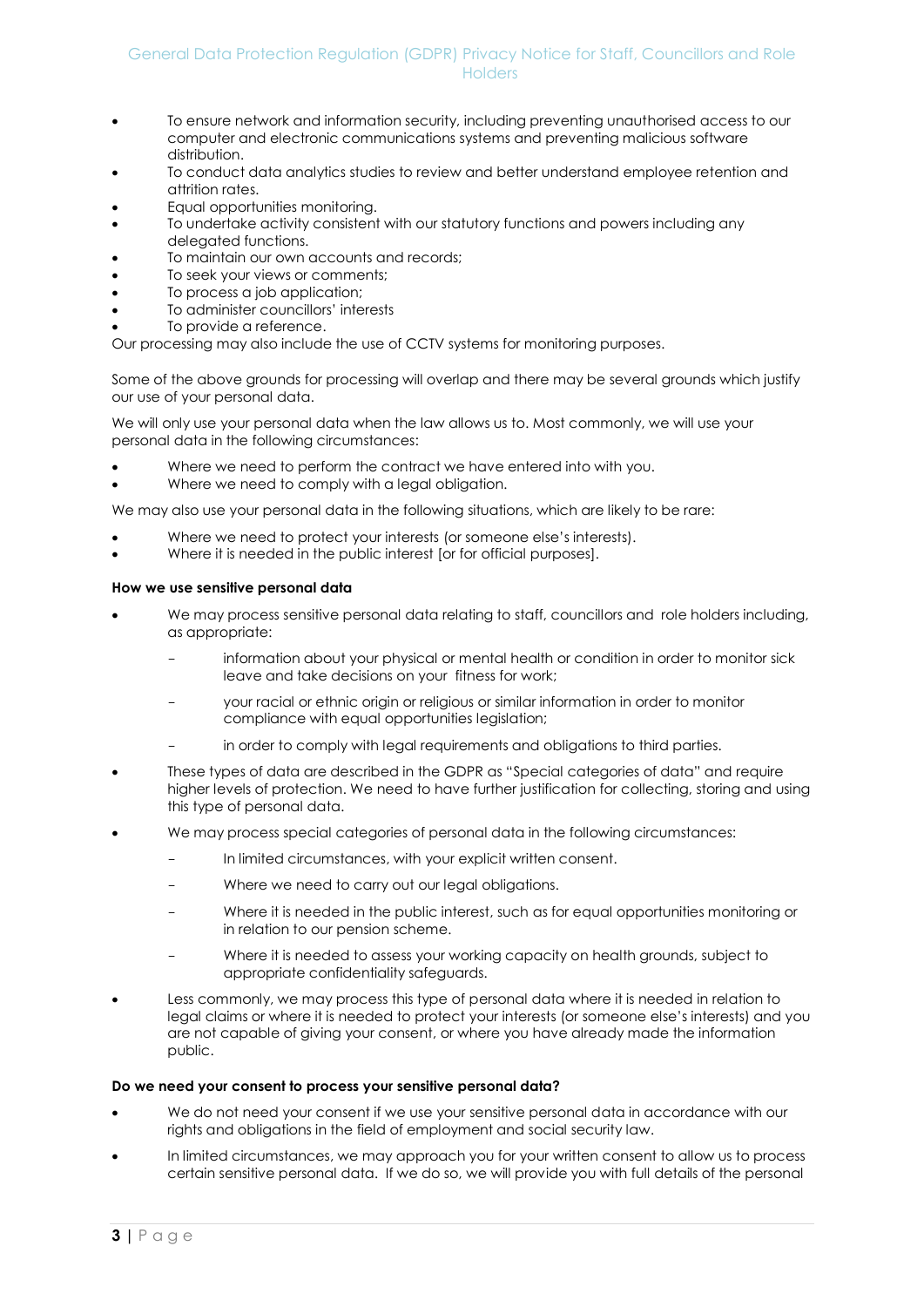data that we would like and the reason we need it, so that you can carefully consider whether you wish to consent.

You should be aware that it is not a condition of your contract with us that you agree to any request for consent from us.

#### **Information about criminal convictions**

- We may only use personal data relating to criminal convictions where the law allows us to do so. This will usually be where such processing is necessary to carry out our obligations and provided we do so in line with our data protection policy.
- Less commonly, we may use personal data relating to criminal convictions where it is necessary in relation to legal claims, where it is necessary to protect your interests (or someone else's interests) and you are not capable of giving your consent, or where you have already made the information public.
- [We will only collect personal data about criminal convictions if it is appropriate given the nature of the role and where we are legally able to do so.] [Where appropriate, we will collect personal data about criminal convictions as part of the recruitment process or we may be notified of such personal data directly by you in the course of you working for us.]

#### **What is the legal basis for processing your personal data?**

Some of our processing is necessary for compliance with a legal obligation.

We may also process data if it is necessary for the performance of a contract with you, or to take steps to enter into a contract.

We will also process your data in order to assist you in fulfilling your role in the council including administrative support or if processing is necessary for compliance with a legal obligation.

#### **Sharing your personal data**

Your personal data will only be shared with third parties including other data controllers where it is necessary for the performance of the data controllers' tasks or where you first give us your prior consent. It is likely that we will need to share your data with:

- Our agents, suppliers and contractors. For example, we may ask a commercial provider to manage our HR/ payroll functions , or to maintain our database software;
- Other persons or organisations operating within local community.
- Other data controllers, such as local authorities, public authorities, central government and agencies such as HMRC and DVLA
- Staff pension providers
- Former and prospective employers
- DBS services suppliers
- Payroll services providers
- Recruitment Agencies
- Credit reference agencies
- Professional advisors
- Trade unions or employee representatives

#### **How long do we keep your personal data?**

We will keep some records permanently if we are legally required to do so. We may keep some other records for an extended period of time. For example, it is currently best practice to keep financial records for a minimum period of 8 years to support HMRC audits or provide tax information. We may have legal obligations to retain some data in connection with our statutory obligations as a public authority. The council is permitted to retain data in order to defend or pursue claims. In some cases the law imposes a time limit for such claims (for example 3 years for personal injury claims or 6 years for contract claims). We will retain some personal data for this purpose as long as we believe it is necessary to be able to defend or pursue a claim. In general, we will endeavour to keep data only for as long as we need it. This means that we will delete it when it is no longer needed.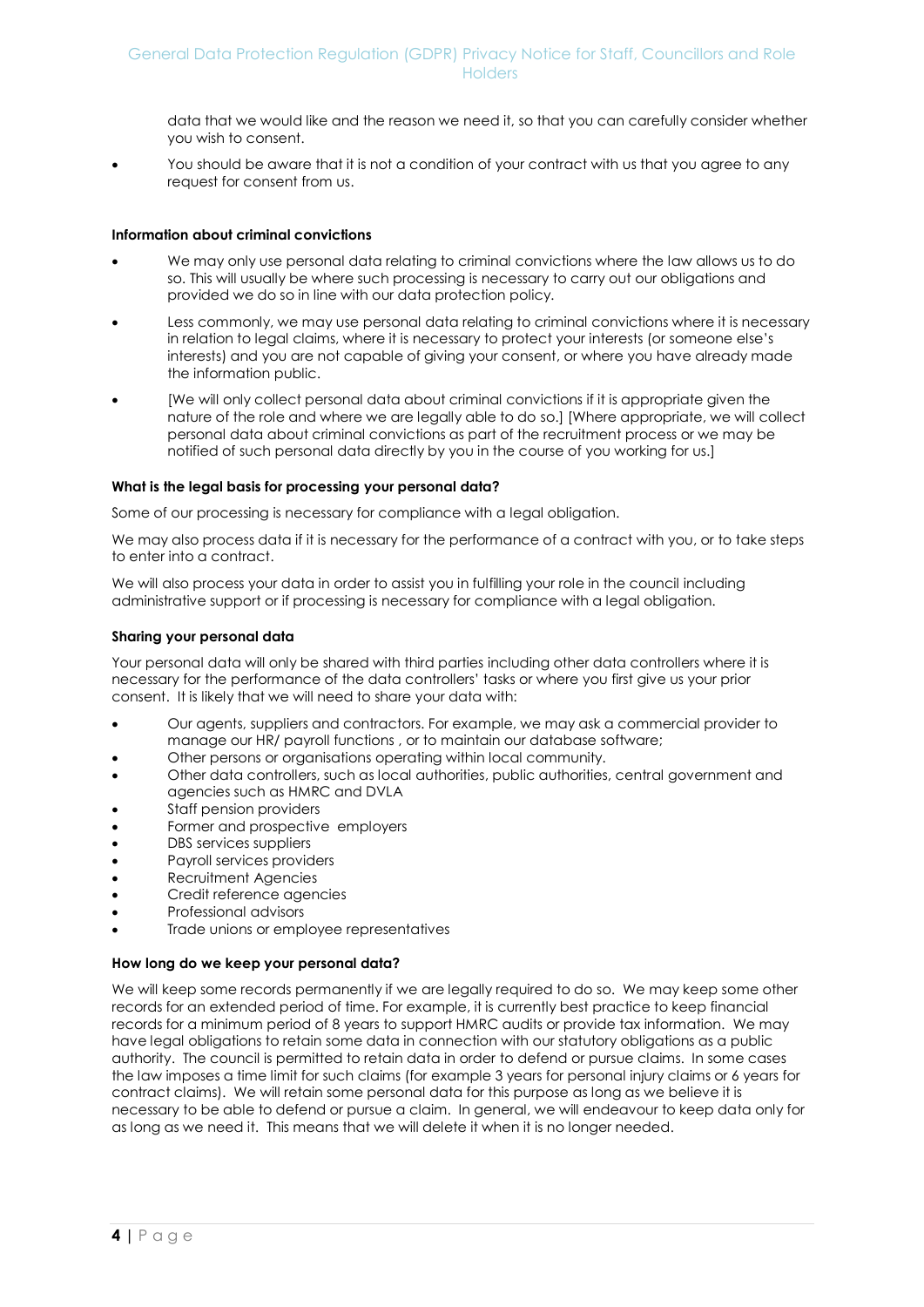## **Your responsibilities**

It is important that the personal data we hold about you is accurate and current. Please keep us informed if your personal data changes during your working relationship with us.

#### **Your rights in connection with personal data**

You have the following rights with respect to your personal data: -

When exercising any of the rights listed below, in order to process your request, we may need to verify your identity for your security. In such cases we will need you to respond with proof of your identity before you can exercise these rights.

#### *1. The right to access personal data we hold on you*

- At any point you can contact us to request the personal data we hold on you as well as why we have that personal data, who has access to the personal data and where we obtained the personal data from. Once we have received your request we will respond within one month.
- There are no fees or charges for the first request but additional requests for the same personal data or requests which are manifestly unfounded or excessive may be subject to an administrative fee.

#### *2. The right to correct and update the personal data we hold on you*

 If the data we hold on you is out of date, incomplete or incorrect, you can inform us and your data will be updated.

#### *3. The right to have your personal data erased*

- If you feel that we should no longer be using your personal data or that we are unlawfully using your personal data, you can request that we erase the personal data we hold.
- When we receive your request we will confirm whether the personal data has been deleted or the reason why it cannot be deleted (for example because we need it for to comply with a legal obligation).

#### *4. The right to object to processing of your personal data or to restrict it to certain purposes only*

You have the right to request that we stop processing your personal data or ask us to restrict processing. Upon receiving the request we will contact you and let you know if we are able to comply or if we have a legal obligation to continue to process your data.

#### *5. The right to data portability*

- You have the right to request that we transfer some of your data to another controller. We will comply with your request, where it is feasible to do so, within one month of receiving your request.
- *6. The right to withdraw your consent to the processing at any time for any processing of data to which consent was obtained*
- You can withdraw your consent easily by telephone, email, or by post (see Contact Details below).
- *7. The right to lodge a complaint with the Information Commissioner's Office.*
- You can contact the Information Commissioners Office on 0303 123 1113 or via email https://ico.org.uk/global/contact-us/email/ or at the Information Commissioner's Office, Wycliffe House, Water Lane, Wilmslow, Cheshire SK9 5AF.

#### **Transfer of Data Abroad**

Any personal data transferred to countries or territories outside the European Economic Area ("EEA") will only be placed on systems complying with measures giving equivalent protection of personal rights either through international agreements or contracts approved by the European Union. [Our website is also accessible from overseas so on occasion some personal data (for example in a newsletter) may be accessed from overseas].

## **Further processing**

If we wish to use your personal data for a new purpose, not covered by this Privacy Notice, then we will provide you with a new notice explaining this new use prior to commencing the processing and setting out the relevant purposes and processing conditions. Where and whenever necessary, we will seek